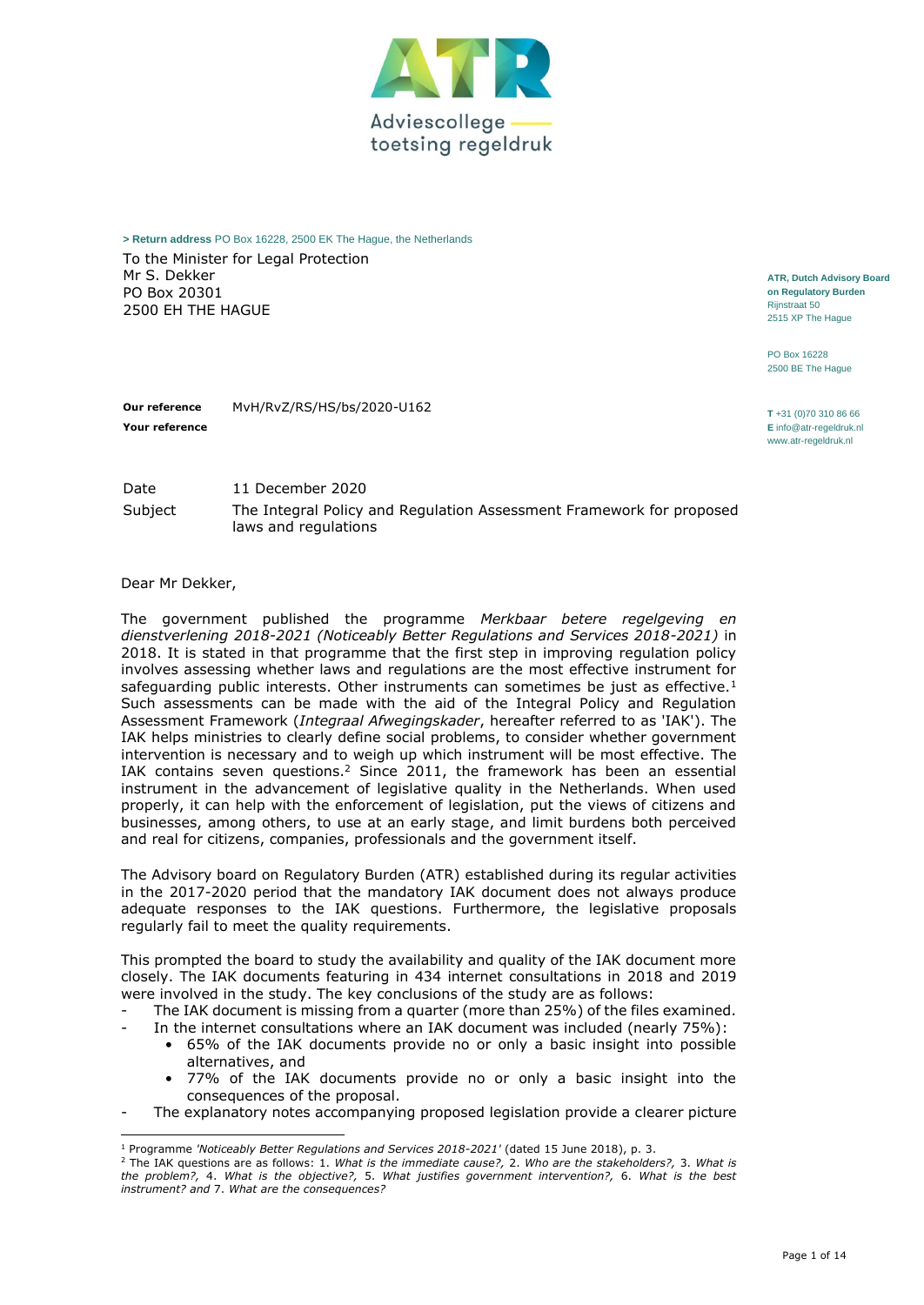of the consequences, but in 60% of the files examined that picture remains incomplete.

The board also investigated the causes of these findings, and discovered that ministries fully recognise the importance of the IAK and the responses to the IAK questions. They think the IAK's mandatory quality requirements should be applied from the moment development of policy and legislation begins. However, all those requirements combined mean that the framework contains a surplus of requirements, making its use burdensome for policymakers. The board notes that there is no effective mechanism to ensure the quality of the responses to the IAK questions and fulfilment of the IAK requirements.<sup>3</sup> The government's ambition regarding the quality of legislation is under pressure as a result.

Based on the study and the conclusions, ATR makes the following recommendations:

- 1. Restructure the IAK questions and the accompanying instructions
	- a. to make their use more intuitive for policymakers and other employees; and
	- b. to ensure that the responses are more informative for parties examining proposed policy and legislation and/or having to make decisions about them; and
	- c. to ensure that all aspects are weighed up when considering policy and legislative proposals.
- 2. Simplify the use of the IAK so that it is workable and practicable for policymakers to develop policy and regulations that meet the set quality requirements, without scrapping substantive quality criteria.
- 3. Reinforce the importance of benchmark dates in the policy and legislation preparation phase to ensure compliance with the IAK requirements and to promote the quality of policy and legislation.

These three recommendations set out above will be especially effective provided sufficient flexibility is allowed to consider and compare different policy alternatives. Political and social agreements tend to limit that scope. They contain provisions setting out by what means, often already involving an instrument, policy objectives should be achieved. The board acknowledges that these provisions may be necessary in order to achieve a compromise. The consequence, however, is that there is a possibility of the means becoming ends in themselves. The quality of legislation will benefit if these agreements allow room to consider alternative measures which may help to achieve policy objectives more efficiently.<sup>4</sup>

The following opinion elaborates further on the recommendations specified. With its opinion, the board seeks to contribute to the action plan for the further development of the IAK, which is expected to be presented to the Dutch House of Representatives in early 2021. The supporting research report is enclosed with this letter. Naturally, the board will be happy to explain its findings in more detail.

The opinion and the report have also been sent to Minister Hoekstra (Ministry of Finance), State Secretary Keijzer (Ministry of Economic Affairs and Climate Policy), the Secretary Generals' meeting (SG-Overleg), with copies sent to the Presidents of the Senate and House of Representatives of the States General and the Vice-President of the Council of State.

<sup>3</sup> See also OECD (2020) *Regulatory impact assessment in the Netherlands*.

<sup>4</sup> The ATR (2018 annual report) points out that the poor quality of the supporting information provided for proposed legislation may be the result of instrument-oriented provisions in agreements. The Council of State signalled earlier in the 2018 Annual Report that the primacy of the legislature appears to be shifting to the executive (and its agreements with social parties).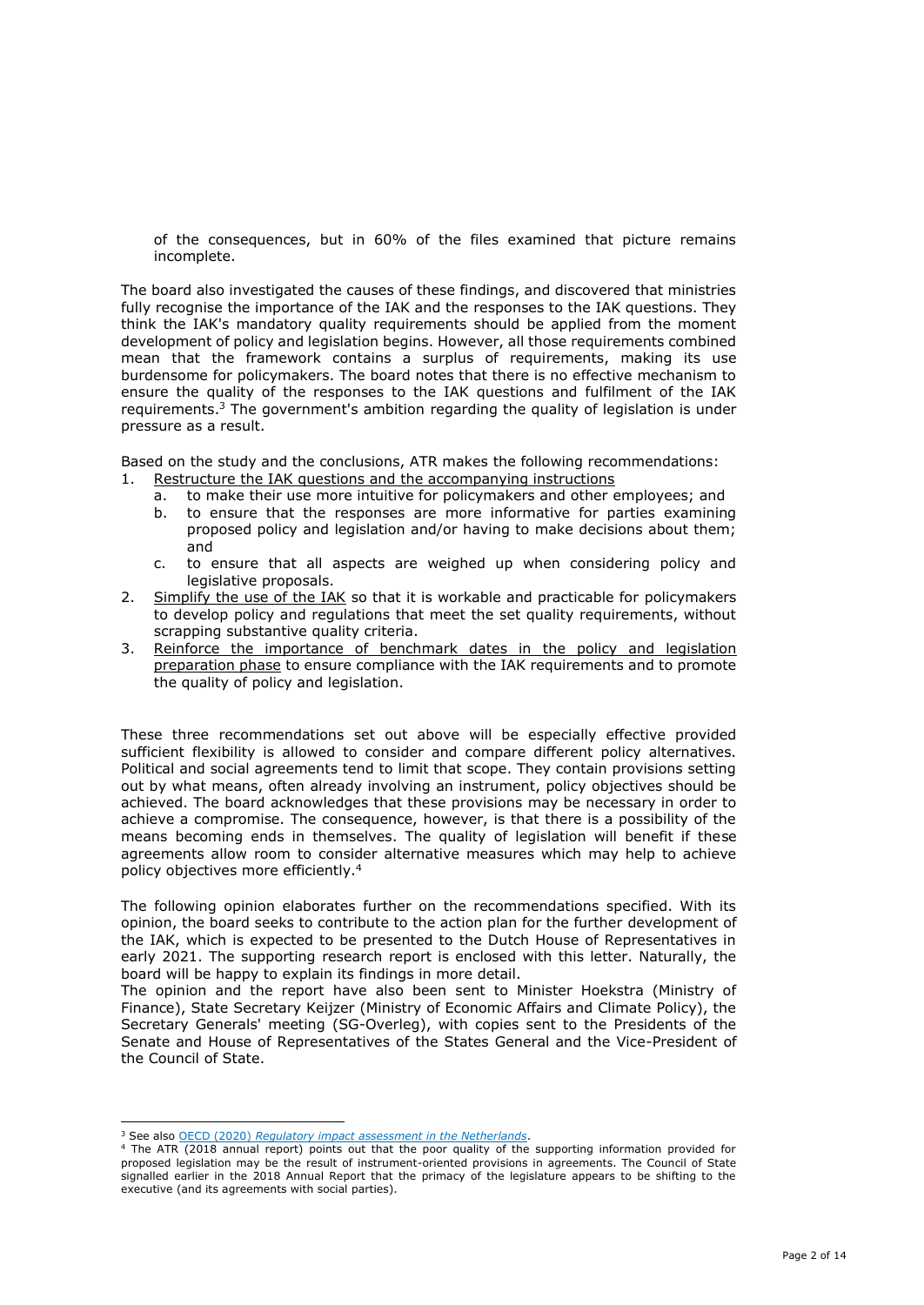Yours sincerely,

*(signed)*

M. A. van Hees Chair

R. W. van Zijp **Secretary** 

Appendices:

1. Study report

2. Appendices report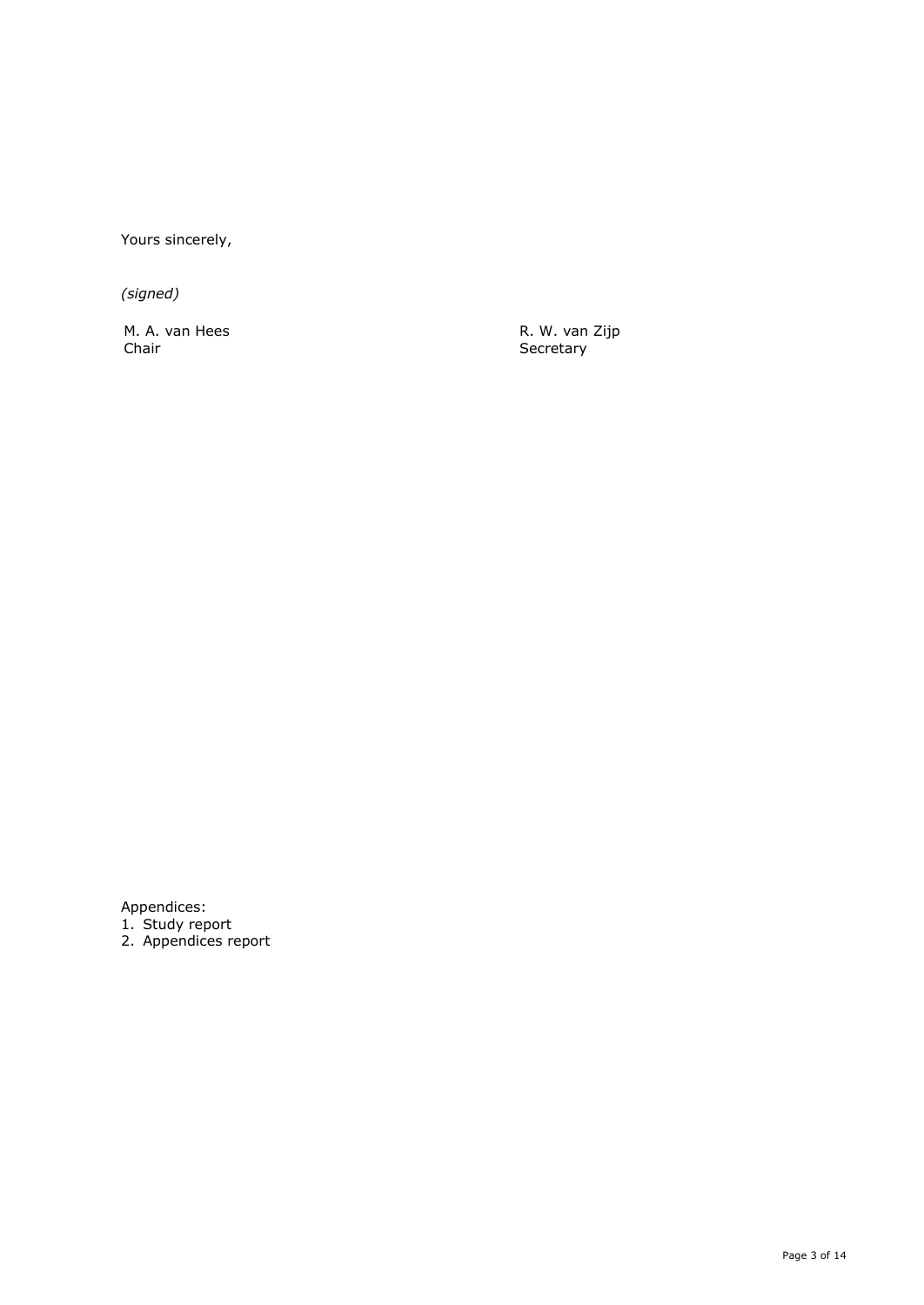# **Opinion on the use of the IAK and the IAK document for proposed regulation**

The findings from the ATR study into the quality of responses to the IAK questions have prompted it to recommend the implementation of improvements in three directions. The first concerns the IAK instrument itself. It needs to be organised properly if its use is to be encouraged and improved. The improvements in the IAK should result in a more logical link being established between the individual requirements and the IAK questions. We have included in this opinion a suggestion as to how this could be achieved. It will involve rewording some of the IAK questions and putting them in a more logical order. This will ensure a better balance between the problem analysis on the one hand and the assessments of potential measures based on the anticipated effects and consequences or spillovers, on the other.

Substantive rewording and restructuring is an important, but not a sufficient, precondition for better responses to the IAK questions. The IAK could also be made more user-friendly. This will involve, in particular, simplifying the instrument, for example by eliminating duplication and overlap of quality requirements.

The third element concerns the use of the IAK document in the policy and legislative process. Different information is required at the various stages in this process, and the IAK serves different functions at those various stages. Hence our suggestion that the IAK document should from now on be used in a proportionate manner, corresponding with the purpose for which it is being used and the stage at which it is used. It is also important that the document is examined closely to establish whether it meets the requirements the particular objective and phase set for it. To that end, several *benchmark dates* are identified in the opinion.

## **1. Restructure the IAK questions and the accompanying instructions**

The current IAK questions were developed and put into effect in 2010-2011, when it was decided to divide the process into three phases.<sup>5</sup> Phase 1 is the *problem analysis* phase. IAK questions 1 to 5 inclusive are included in this phase. Those questions are (1) the (usually political) reason for the policy or legislative proposal, (2) the parties affected by the proposal, as well as the parties involved in the development of the proposal and the nature of their involvement (and the reason for it), (3) the social problem the proposal is intended to resolve, (4) the way that problem will be resolved, and (5) the 'justification' for government intervention. Phase 2 is the *choice of instrument* phase. This phase includes IAK question 6 *(What is the best solution?).* Phase 3 is the *impact assessment* phase, where information is provided through the responses to question 7.

The IAK has been supplemented several times over the past few years. A recent example is the Capacity to Act Test. $6$  Those supplements have been incorporated into the seven existing IAK questions but their content, order and wording have not changed. The ATR's study into the IAK and the IAK document shows that the layout and wording of the IAK questions require a critical appraisal.

<sup>&</sup>lt;sup>5</sup> Letter to the House of Representatives dated 14 April 2011 concerning the 'Government's plan of action for dealing with administrative burdens'. *Parliamentary Papers II 2010/11, 29515, no. 330.* dealing with administrative burdens'. *Parliamentary Papers II 2010/11, 29515, no. 330.* [https://zoek.officielebekendmakingen.nl/kst-29515-330.html.](https://zoek.officielebekendmakingen.nl/kst-29515-330.html)

<sup>&</sup>lt;sup>6</sup> The Capacity to Act Test is intended to show whether a proposal is based on realistic assumptions as regards citizens' mental capacities. The test was introduced in response to the Netherlands Scientific Council for Government Policy (WRR) report *Weten is nog geen doen [When knowing what to do is not enough].* See [www.wrr.nl/publicaties/publicaties/2020/09/15/doenvermogen.](http://www.wrr.nl/publicaties/publicaties/2020/09/15/doenvermogen)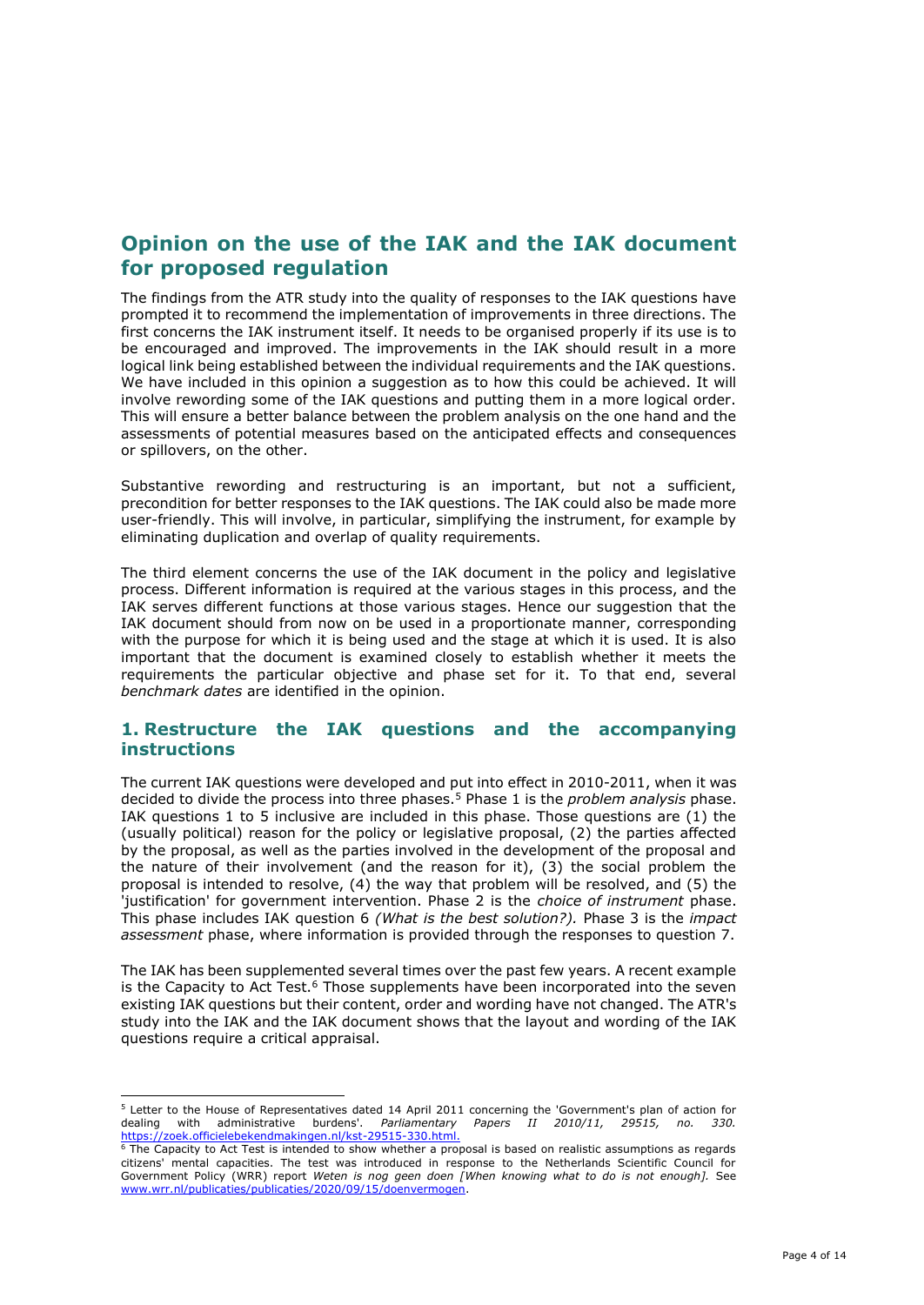- It turns out that policymakers do not find the order of the IAK questions intuitive (logical). For instance, responses to IAK question 1 *(What is the immediate cause?)* regularly contain a description of the social problem and not the political or administrative background. However, it is not until IAK question 3 that the social problem comes up for discussion. It seems more logical to start the IAK with the problem because, after all, that is the intrinsic reason why the proposal is being made.
- Nor are the IAK questions answered in accordance with the accompanying instructions. Responses generally address only the main question. Other aspects, which are mentioned only in the instructions, are often not clarified. For instance, IAK question 2 (Who *are the stakeholders?)* often produces only a list of actors. The responses do not make clear which actors (a) are affected by the proposal and which (b) are involved 'only' in its preparation. Nor is IAK question 7 (What *are the consequences?)* answered in accordance with the instructions. The result is that the responses provide no or only a modest insight for anyone examining an IAK document or having to decide on the proposal.
- Question 5 (What *justifies government intervention?)* is an important question in the IAK. It is unfortunately worded because it can create the impression that the government has already decided to intervene. IAK question 6 then asks what 'the best instrument' is. Although the instructions specify that, where possible, alternatives should be considered, it turns out that in practice responses to IAK question 6 contain only an brief explanation of why the instrument selected is the best one, without any consideration given to alternatives. This often results in foregone conclusions.
- The unbalanced distribution of IAK questions also means that it is not always possible to subject proposals to a comprehensive assessment. Five of the seven IAK questions have to do with the problem analysis phase, while only one concerns the choice of instrument and one the impact assessment.
- The current layout of the IAK questions means that the 'impact assessment' takes place *after* a particular instrument has been selected. This order means that little or no consideration is given to the anticipated impact during the instrument selection process. This overlooks the importance of taking account of the consequences for society, key societal issues, the practicability and enforceability of the measure and the impact on the national budget when considering which instrument to choose. It therefore seems obvious that the problem analysis should be followed by an assessment of potential measures, after which the impact of the 'options' will need to be identified. Based on that information, it will be possible to make a substantiated decision regarding the (final) measure(s) to be taken to address the social problem. Changing the layout will allow a comprehensive assessment of proposed policy and legislation.

## **Recommendation 1.**

**The board recommends that the IAK questions and instructions be restructured**

- **a. to make their use more intuitive for policymakers and other employees; and**
- **b. to ensure that the responses are more informative for parties examining proposed policy and legislation and/or having to make decisions about them; and**
- **c. to ensure that all aspects are assessed when considering policy and legislation proposals.**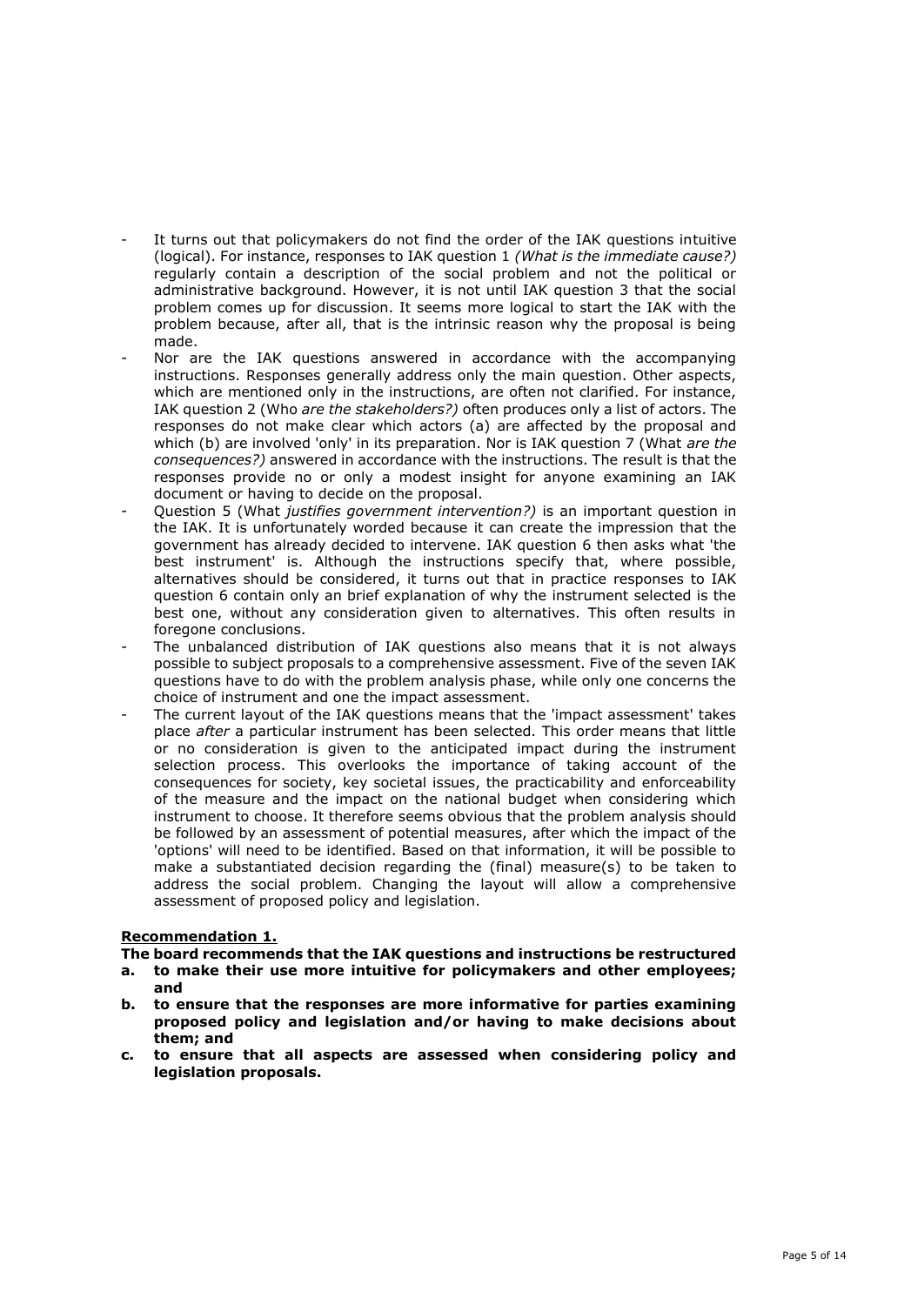The board suggests that the following proposed restructuring of the IAK questions be used in the follow-up to recommendation 1. The new IAK questions are accompanied by instructions in appendix 1 to this opinion. It is important that when those instructions are developed in greater detail this is done from the point of view of those required to use the IAK in practice (see recommendation 4.3).

| <b>Current seven IAK questions</b>            |                            | Proposed seven IAK questions (new)                                                 |                                                                        |                |   |                |  |
|-----------------------------------------------|----------------------------|------------------------------------------------------------------------------------|------------------------------------------------------------------------|----------------|---|----------------|--|
| <b>IAK</b> question                           | <b>Phase</b>               | <b>IAK</b> question                                                                |                                                                        | <b>Phase</b>   |   |                |  |
| 1. What is the immediate<br>cause?            | 1. Problem<br>analysis     | 1. What is the problem and what are the<br>causes?                                 | 1. Problem<br>analysis                                                 |                |   |                |  |
| 2. Who are the stakeholders?                  |                            | 2. What is the objective?                                                          |                                                                        |                |   |                |  |
| 3. What is the problem?                       |                            | 3. Which measures have the potential to<br>achieve the objective?).                | 2. Identification<br>of measures                                       |                |   |                |  |
| 4. What is the objective?                     |                            | 4. What are the consequences for<br>stakeholders and societal issues?              |                                                                        |                |   |                |  |
| 5. What justifies government<br>intervention? |                            | 5. What are the consequences for<br>implementation, enforcement and the<br>budget? | 3. Impact<br>assessment                                                |                |   |                |  |
| 6. What is the best<br>instrument?            | 2. Choice of<br>instrument | 6. Which measure has been proposed and<br>why?                                     | 4 Choice of<br>measure or<br>measures<br>(Comprehensive<br>assessment) |                |   |                |  |
| 7. What are the consequences?                 | 3. Impact<br>assessment    | 7. Who will be involved, when and why?                                             | $\mathbf{1}$                                                           | $\overline{2}$ | 3 | $\overline{4}$ |  |

The above proposal puts the questions in an order which is likely to be more in line with the mindset and perspective for action of a policymaker seeking to resolve a social problem (and not merely intending to prepare a proposal in response to, for example, a letter to the House of Representatives).<sup>7</sup> Those wishing to examine a proposal during the consultation phase also 'intuitively' believe that the problem and the intended policy objective are the first questions that should be answered. The new format of the seven questions is therefore 'more intuitive' for the person preparing an IAK document and also for someone who, for example, wishes to respond to it during the consultation phase.

The proposed restructuring of the IAK questions has several other advantages as well:

- One important finding from the study is that the pros and cons of the various policy instruments are often not weighed up in a clear (and neutral) way. However, the IAK is intended to provide insight into that weighing-up process. Hence the proposal for the introduction of new IAK question 3 *(Which measures have the potential to achieve the objective?)*. This question 'forces' respondents to consider and identify which measures have the *potential* to address the problem and/or achieve the objective.
- In the present IAK document the impact assessment does not feature until the final

 $7$  Needless to say, the board recognises that the political and social context (e.g. in the form of an assurance given to parliament or a social agreement) is important to political decision-making. However, that context could well be mentioned in the assessment as to which measure is the best (see the new IAK question 6) because context is an important precondition for the proposed policy or proposed legislation.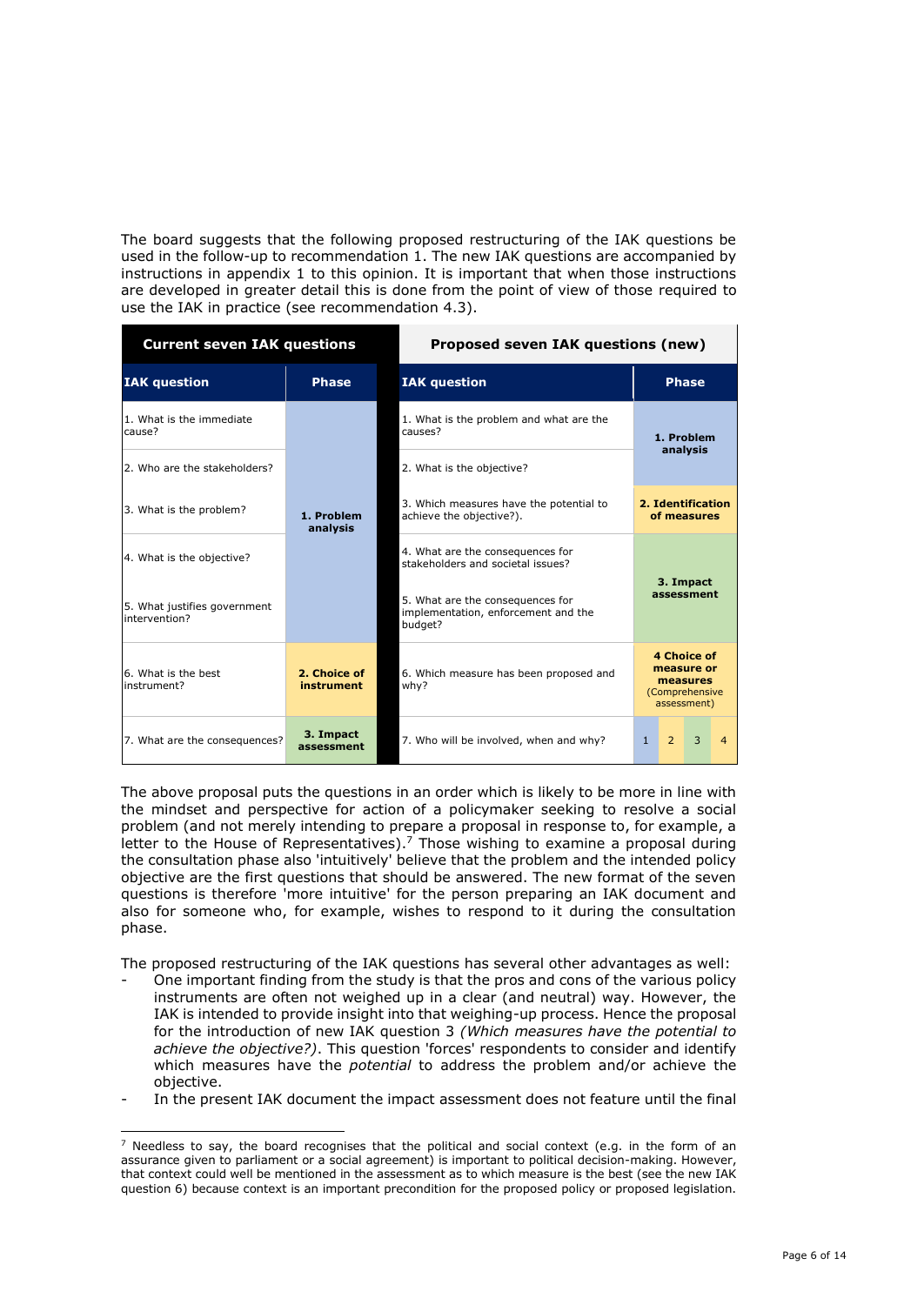question 7. It is proposed that this question be divided into two: A question concerning the consequences for interested parties and social issues on the one hand, and a question concerning the consequences for implementation, enforcement and the budget, on the other. The new questions 4 and 5 show more explicitly that these aspects are relevant in the impact assessment.

- Once potential and realistic policy options have been identified and their consequences analysed, the new IAK question 6 will prompt an examination of which option is best suited to address the problem in question. The question reads *"Which measure is proposed and why?"* The wording is intended to ensure that respondents do not merely justify their choice of a particular piece of legislation by describing it the most appropriate instrument, but also provide solid and substantive information supporting that choice.
- The new format enables the assessment of measures' *effectiveness* and *fitness for purpose* (in accordance with Section 3.1 of the Government Accounts Act (*Comptabiliteitswet*)) to be included in the IAK. These aspects may be addressed in responses to the new IAK questions 3, 4 and 5. Responses to the new IAK question 6 could therefore include a comprehensive assessment of the choice made in which effectiveness, fitness for purpose, legitimacy, feasibility, enforceability and 'capability' are covered. Specific reference to this can be made in the new instructions. The intertwining of the requirements under the Government Accounts Act relating to effectiveness and fitness for purpose in the IAK will ensure that those requirements become an integral part of proper preparation of policy and legislation.
- The current question 5 (What *justifies government intervention?)* will be dropped as a stand-alone question. The question as to which public interest is involved could form part of question 1 (What *is the problem and what are the causes?).* The question why government intervention is justified could be addressed during the analysis of potential measures (question 3) and when choosing a specific measure (question 6).
- If desired, the questions could be concluded with a new final question 7, which could be used to find out which actors are involved in the preparation of the proposal, at what point and for what purpose. This will encourage respondents to take a new look at which are the right stakeholders to involve (at the right time in the process). In the new format, the parties affected by the proposal are identified in, among others, questions 1 (problem and causes), 2 (objective) and 4 (consequences for stakeholders). The ATR is proposing this division of the current IAK question 2 because the study showed that the responses to question 2 ("who are the stakeholders") often do not make clear whether the actors referred to are those affected by the proposal or those involved in the preparation of the proposal (or whether both options are applicable). These different forms of involvement are presented separately in the new format.

Another advantage of the restructuring is that the IAK will better match elements from the policy analytical assessment of the Council of State's Advisory Division *(comprising*  a description of the problem, the approach used to address the problem *and*  implementation).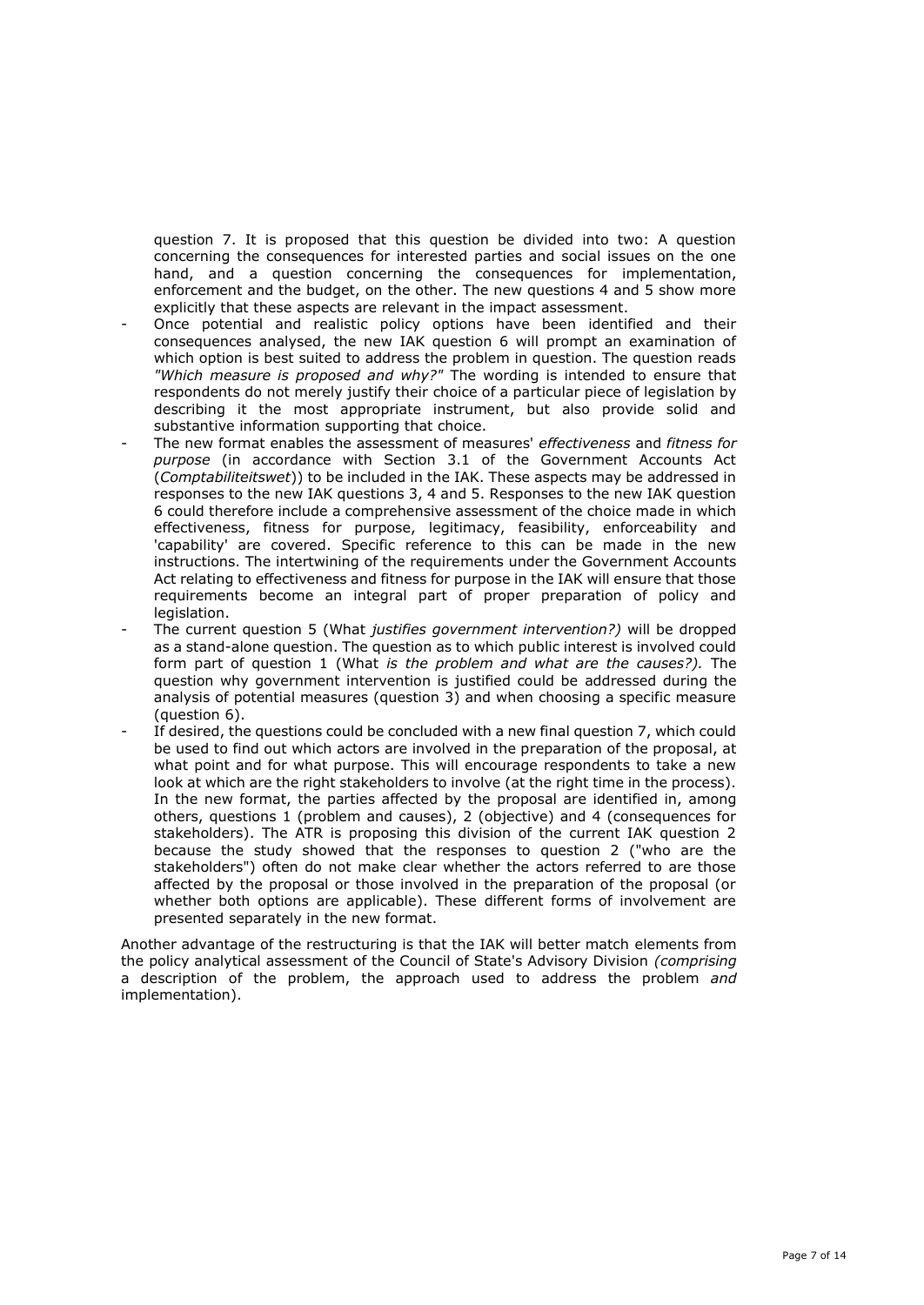## **2. Make the IAK simpler to use**

It is clear from the study into the quality of IAK documents for proposed legislation that compliance with the quality requirements is poor. The second phase of the study sought to identify the explanations for this. One of the main reasons was the complexity of the IAK and how unwieldy an instrument policymakers using it find it to be. This is because the IAK document contains a surplus of requirements. It is not a particularly workable instrument for policymakers preparing a proposal, especially when they are pressed for time. This conclusion is not intended to cast doubt on the added value or importance of the IAK. The interviews show that the substantive importance and added value of the IAK is broadly recognised. For these reasons it is important and necessary to make the IAK easier to use for policymakers.

## **Recommendation 2**

**The board recommends that the IAK be made simpler to use so that it is workable and practicable for policymakers to develop policy and regulations that meet the set quality requirements, without scrapping substantive quality criteria.**

The board suggests including the following recommendations.

## *2.1 Streamline IAK requirements*

The board notes that some topics and elements of the applicable IAK requirements overlap and are therefore sometimes "duplicated". Another reason for this is that an accumulation of quality requirements have also been elaborated upon in many sources. Information about quality requirements can also be contradictory or absent. To illustrate instances of such duplicated, absent and contradictory information, the report on the study (in, among others, paragraph 5.3) concentrates on the requirements for analyses of the regulatory burden effects of proposed regulations. As a means of producing a more workable and practicable IAK, the IAK requirements could be simplified by:

- a. eliminating overlap in requirements and limiting the accumulation of information;
- b. eliminating and/or correcting contradictory information; and
- c. adding the relevant missing information in a targeted way.

## **2.1 Streamline the IAK requirements to ensure that in terms of content they are unambiguous, mutually exclusive and jointly form a complete whole.**

#### *2.2 Explain the IAK requirements*

There is a host of IAK requirements, making it difficult to obtain a clear overview of all the requirements included in it. Nor are they made available in a user-friendly and logical way. Part of the simplification of the IAK could therefore be achieved by setting out more clearly a. which requirements are applicable *in terms of substance*, b. *how* policymakers could/should comply with them, and c. *when* they must comply with the requirements. At present, these three aspects are intertwined, in part because of the large number of individual explanatory notes.

#### **2.2 Clarify the IAK requirements so policymakers are clear on**

- **a. what they need to elaborate upon in, among other things, the explanatory notes/supporting information (content),**
- **b. how they should do that (process/method), and**
- **c. when (time), in a manner that is easily implemented.**

When following-up recommendations 2.1 and 2.2 it is important that it is made clear which requirements are mandatory for *every policy and piece of legislation* and which apply only to *specific types of policy or legislation.* A distinction can be made in terms of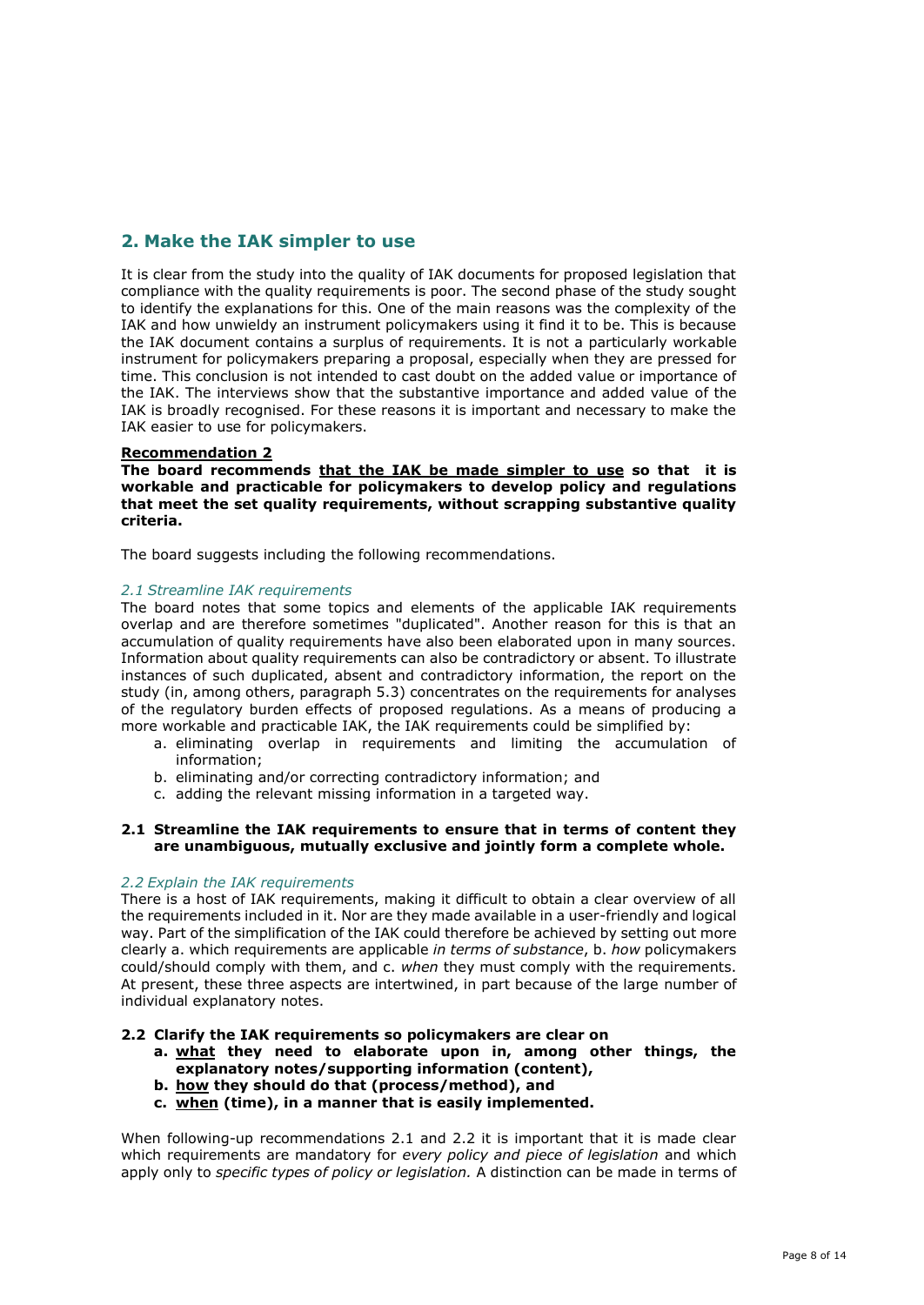the different legal forms of legislation (laws, orders in council or regulations) because certain requirements will apply to, for example, a law or an order in council, but not to a ministerial regulation. A distinction can also be made based on the nature of the mandatory quality requirements. Certain mandatory quality requirements (including the Drafting instructions for legislation) are applicable in full to all types of regulation. Other mandatory quality requirements apply only to proposals with a specific content (or with specific consequences). Examples of the latter category of mandatory quality requirements include: *the SME test,* the *Privacy Impact Assessment, Instructions for awarding grants* and *Impact on developing countries*. Ideally, it should be obvious and clear which mandatory quality requirements apply *to which type of proposal* and which do not, and how compliance with those requirements should be accounted for in the explanatory notes. This is not always the case in the current IAK. For instance, it is not always clear when a SCBA is mandatory (to be implemented in accordance with the General Guidance for Social Cost-Benefit Analysis).

#### *2.3 Share good examples*

It is difficult for policymakers to be familiar with all the requirements and apply them properly. They often find a specific explanation and reference to the specific sources in which the requirements are laid down helpful. The ATR finds on an everyday basis that many policymakers value such assistance. Good examples can also help to increase understanding of the requirements and, therefore, promote their proper application. Good examples will often even say more than a manual, precisely because of their practical utility. It therefore makes sense to augment the IAK with good examples of different types of policy and legislation. Such examples could include legislative proposals, orders in council and regulations, as well theme-based proposals relating, for instance, to 'subsidy schemes', 'implementing regulations' or 'collective regulations'.

## **2.3 Make good examples of policy and legislation accessible, and provide examples of different types of policy and legislation.**

## *2.4 Embed the IAK in the development and (on-the-job) training of policymakers.*

The ATR believes that the IAK could also be made simpler for policymakers to use by embedding it more firmly in their development and training. The process of preparing and thinking through proposed policy and legislation is one of the core tasks of a policymaker. The IAK, the quality requirements and the seven IAK questions play a central role in that process. This is the reason why the ATR thinks the IAK should automatically be a (mandatory) component of the initial or continuing development and training of policymakers. Giving the IAK a distinct role in that process will also make the use and practical application of the IAK 'simpler'.

## **2.4 Promote the use of the IAK as a fixed and mandatory component of the development and training of policymakers.**

## *2.5 Explore the possibility of a user-friendly 'IAK functionality'*

The aforementioned points (streamlining, clarifying, providing examples and support, and training) could help to make the IAK requirements more workable and practicable from the point of view of policymakers. The ATR notes additionally that there is a fifth option. This option involves a different approach from that taken for the previous four. They are aimed at improving the accessibility and identifiability of the requirements, which may lead to their being simpler to apply. The ATR believes that it is also possible to intervene directly in the practical application of the requirements. One option would be to develop a functionality which involves the policymaker being presented with the specific requirements the supporting information provided for policy or legislation must meet and how and when those requirements must be met. This functionality could ensure that inapplicable requirements do not 'enter the frame'. A user-friendly IAK functionality could lead the policymaker through the requirements using, for example,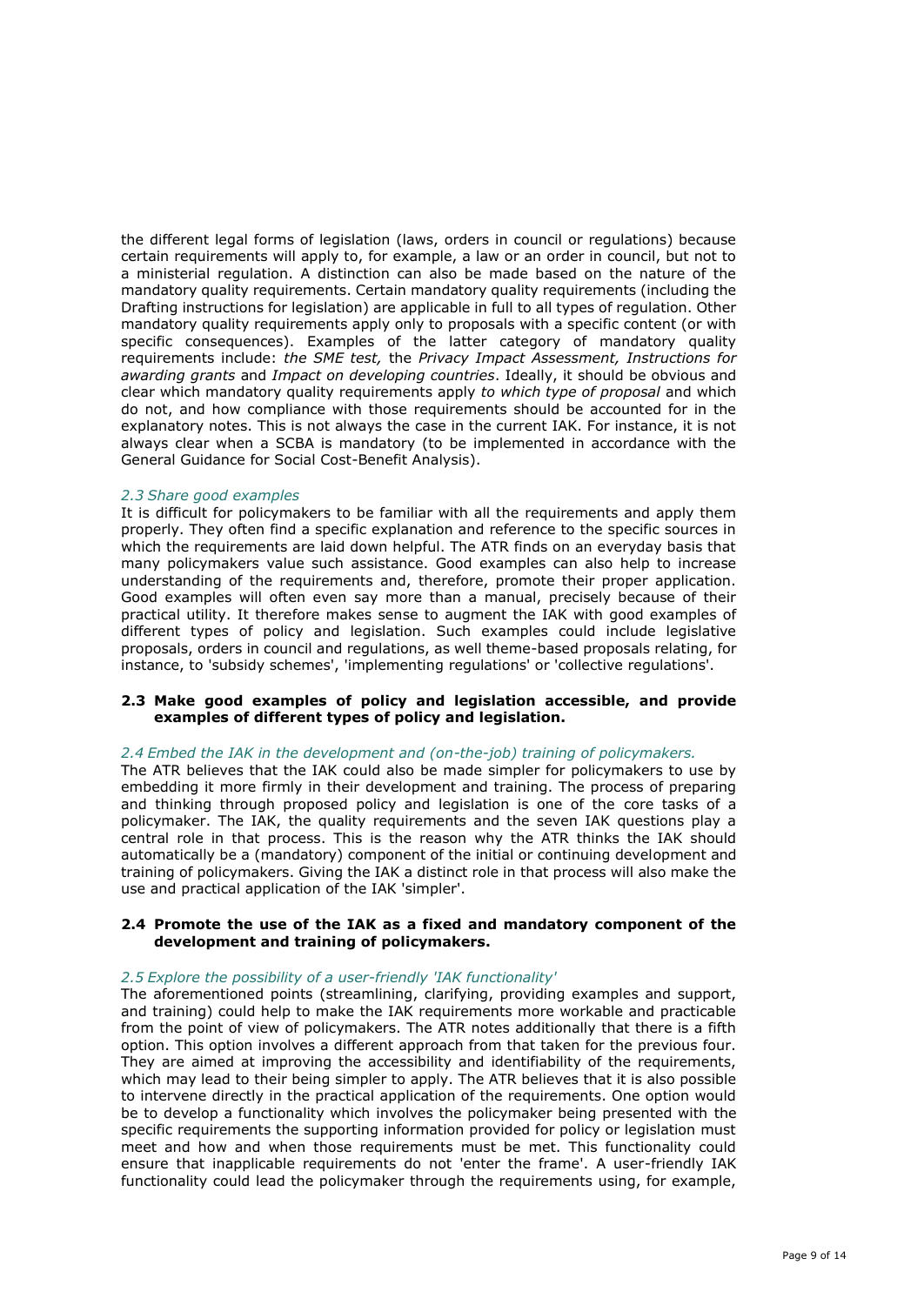decision trees, check lists or flow charts. An ideal user-friendly IAK functionality would 'guide' a policymaker through the applicable requirements and the manner in which they could or should be met during the various stages of the process. If such a functionality is developed, it is essential that this is done based on the users' point of view and with policymakers closely involved.

## **2.5 Explore with policymakers who use the IAK the options for a user-friendly functionality which will help them to apply the IAK requirements for proposed policy or regulations correctly.**

## **3. Reinforce the importance of benchmark dates for new policy and legislation**

In an ideal world, policy and legislation are created in the course of a streamlined process where all the substantive and process-based quality criteria are met. This is not a straightforward matter in practice: the creation process by no means always conforms to the ideal model. Political pressure, implementation deadlines and other reasons mean that policy and legislation have to be created within a short or very short time, and there are occasions when not every quality criterion is met. The IAK requirements therefore represent many hoops through which the policymaker must jump in order to 'get the proposal through'. This sometimes confused nature of the policy and legislation process is unavoidable. That is why using the IAK should not be made unnecessarily burdensome (for the policymaker and the ministry in question). Differentiating the three phases in the policy and legislation process is a helpful way of determining how the IAK can be used in a proportionate manner: (1) the internal phase within a ministry, (2) the external consultation phase, and (3) the political and administrative decision-making phase. The amount of information which must be provided in response to all the IAK questions and the way that information should be provided varies depending on the phase. This also means that each phase requires a *benchmark date* on which a determination will be made to establish whether the supporting information for and responses to the IAK questions meet the requirements relevant to that phase.

## *1. Internal phase*

The internal phase is where a ministry itself has to decide whether action is necessary, useful and desirable. This is also the phase where the ministry has to form an initial idea of which policy instrument will be the most suitable. This means that the ball is primarily in the 'policy department's' court in this phase. The 'legislation department' enters the frame only if legislation is chosen as the instrument. The responses to the IAK questions (which in some ministries are incorporated into a preliminary memorandum) are intended to facilitate the decision-making process within the ministry during this phase. It is important that alternative measures which would also achieve the policy objective can be explored during the preparations for this decision-making process. This requires the provision of political and other scope for the exploration of those alternatives.

The relevant quality requirements, based on the content of the intended measures, need to be identified during this internal phase in order to reduce the complexity of the IAK requirements as early as possible.

## *2. External consultation phase*

The second phase involves the external internet and other consultations regarding the proposed policy and legislation. During this phase, the IAK document serves as, among other things, a means of communicating content to society, providing as it does a summary of the whys and wherefores of a legislative or other proposal, which assessments were made in the process and what the consequences are. In view of its function and purpose, it is important that an external assessment takes place to establish whether the IAK document satisfies the instructions and criteria set to ensure that it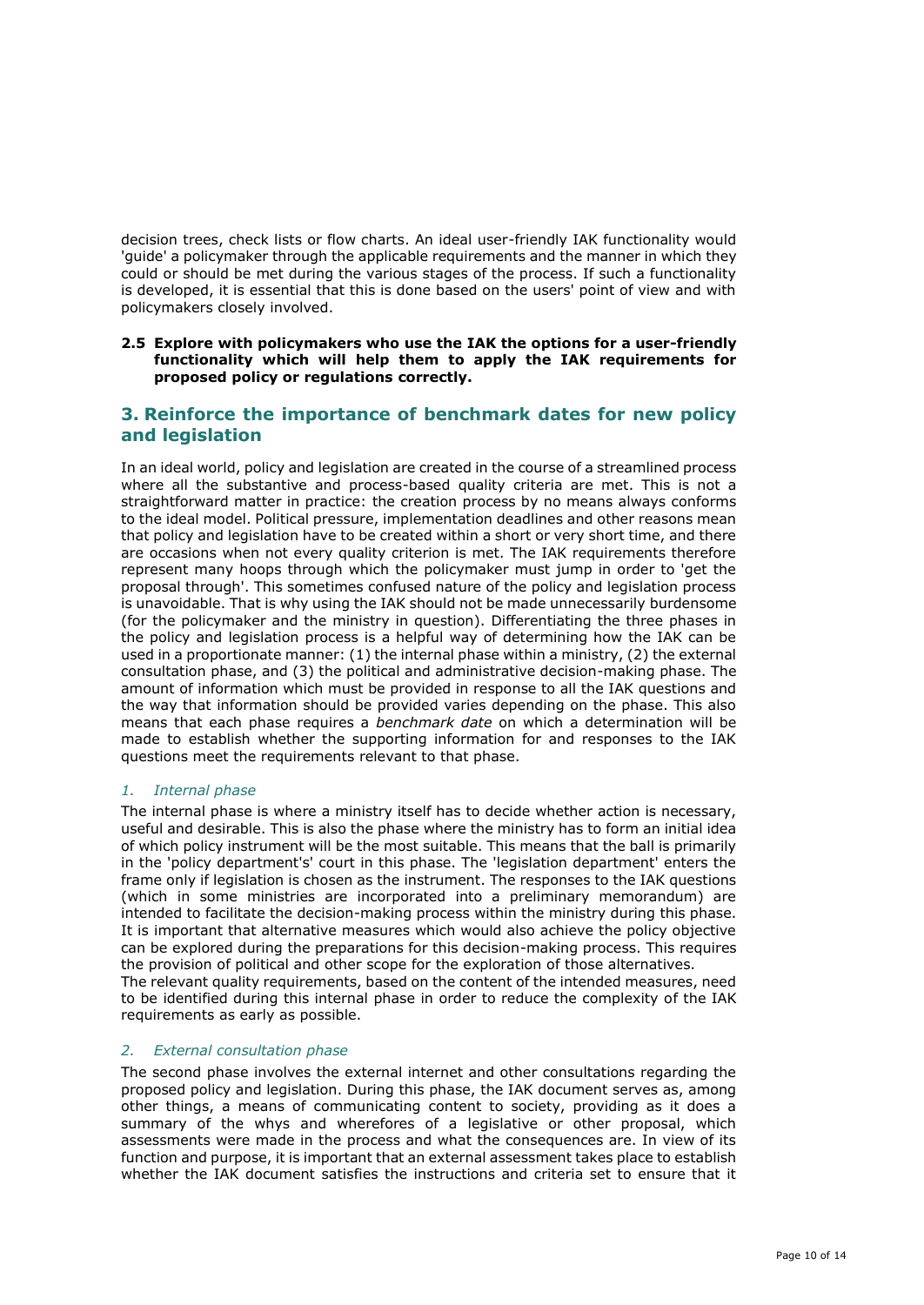properly fulfils its function as a means of communicating information to external parties. Based on the ATR study, it is now clear that IAK document is currently not fulfilling that function properly during the phase when internet and other consultations take place.

## *3. Political and administrative decision-making phase*

The third phase is when a decision is made with regard to the proposal concerned. All information should be available at that point. For legislative proposals and orders in council, this is also the phase where preparatory bodies, ministerial sub-councils and the cabinet are involved. In the case of ministerial regulations, the decision is taken by the responsible minister or state secretary. During this phase, it is important to assess whether the proposal is ready for substantiated political and administrative decisionmaking. For that to be the case it must meet all mandatory and other prescribed quality criteria.

## **Recommendation 3**

**The board recommends that the importance of benchmark dates in the preparation of policy and legislation be reinforced to ensure that IAK requirements are complied with in a proportional manner.**

### *3.1 A tailored approach and proportionality for each benchmark date (in line with the objective at that particular time).*

At present, there is no scope for the proportional application of IAK requirements. This is remarkable given the widely differing functions of the benchmark dates in the policy and legislation preparatory phase. The ATR believes that those differing functions set different requirements for the use, exactness and accessibility of the information provided in the responses to the IAK questions (in the IAK document). There could be a better connection between the application of the IAK requirements and the responses to the IAK questions. This would have the following benefits:

- It would be possible to ensure a tailored approach and proportionality in, among other things, the exactness and amount of the information available in the first (internal) phase, <sup>8</sup>
- The way in which information is presented during the second phase (external consultation) could be better geared towards the target group examining the proposed policy or proposed legislation, and
- all relevant information could be presented in compact form during the third phase to enable substantiated decisions to be made.
- **3.1 Promote a tailored approach and proportionality in the application of IAK requirements (and in the responses to IAK questions) which are in line with the benchmark date in the development phase of the proposed policy and legislation.**

#### *3.2 Promote transparency regarding the fulfilment of IAK requirements*

Since the IAK contains a 'surplus' of requirements, it is not always clear whether, and if so to what extent, the applicable quality criteria have been met in the proposed policy and legislation. Not only do the various IAK tests have to be carried out, the findings also have to be reported. This transparency helps to ensure substantiated decisionmaking and gives stakeholders the opportunity to see for themselves the extent to which and way in which the quality requirements have been applied. Evidence of that positive

<sup>&</sup>lt;sup>8</sup> In the case of the regulatory burden, for example, it is important in the internal phase that there is an *initial indication* of the extent of the regulatory burden. This can be expressed in terms of the size of the target group (Q) and the regulatory burden per obligation per citizen or business (P). The regulatory burden consequences should be identified in phases 2 and 3 in accordance with the methodology used government-wide.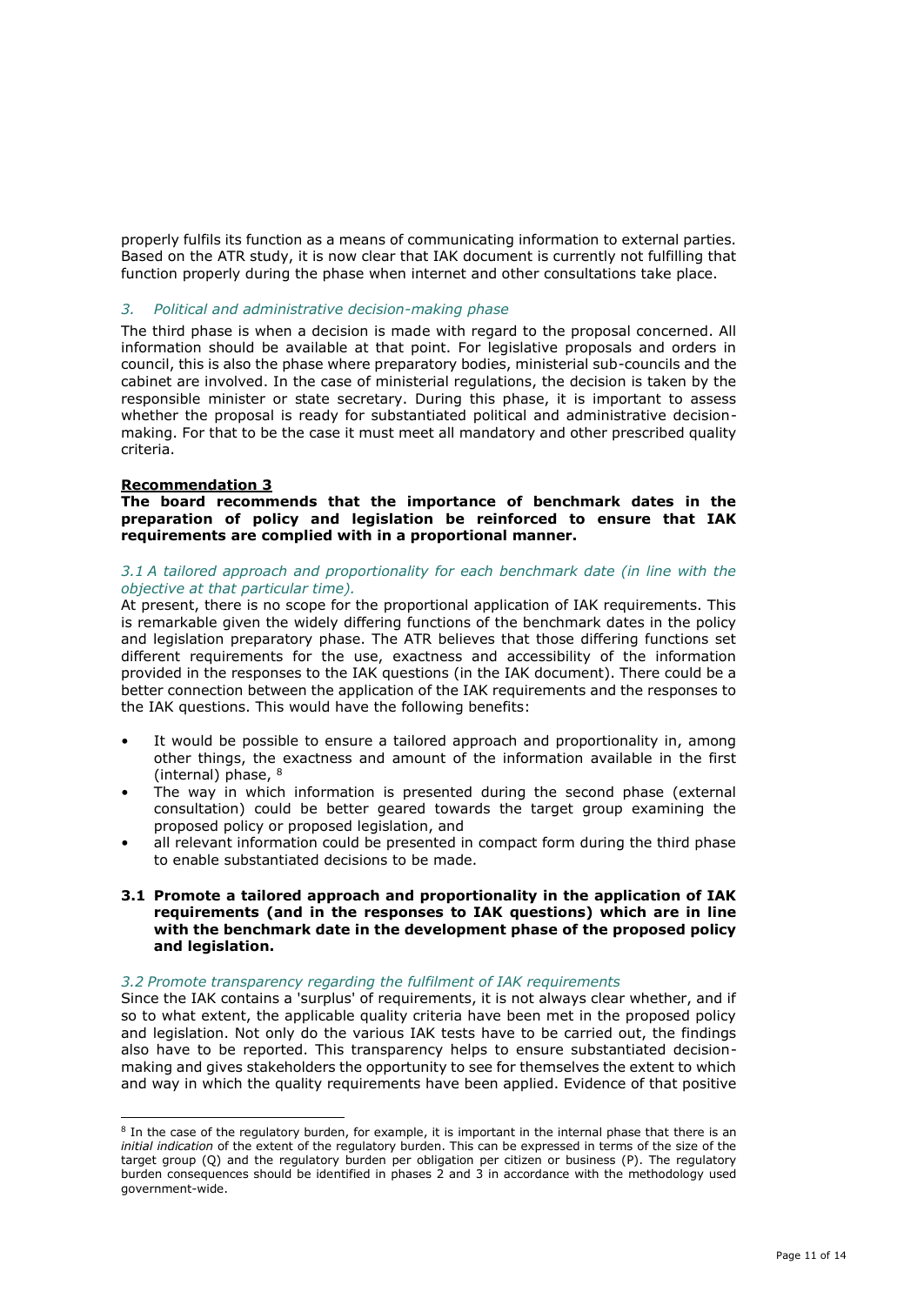effect has also been seen in recent years through the process of publishing implementation and impact tests (including their mandatory forwarding to the House of Representatives) and making them transparent. The quality requirements in respect of common commencement dates and the minimum implementation periods for new regulations are also a good example of transparency regarding the fulfilment of quality requirements. The basic principle is that new legislation and regulations enter into force taking account of common commencement dates and minimum implementation periods. If the legislator wishes to depart from this principle for the regulation proposed, he states this (explicitly) in the explanatory notes to the regulation ('apply or explain').

The board emphasises that proportionality is also important as regards transparency concerning the fulfilment of quality requirements. In the case of some quality requirements (including compliance with the Drafting instructions for legislation and the specific requirements contained in them) it seems self-evident that the "apply or explain" principle should be applied. For other quality requirements (thematic requirements, for example) the application of that principle would be an obvious course of action if the content of the proposal touches areas to which the thematic quality requirements pertain. For instance, it is obvious that the quality criteria in respect of subsidy provisions will be applied only to proposals for subsidy regulation; from the point of view of proportionality, they can be disregarded for other legislative proposals.

## **3.2 Promote (minimising the burden) transparency regarding the extent to which and the way in which IAK requirements are fulfilled.**

## **4. Final conclusions**

The above recommendations will simplify the IAK and make it more user-friendly, without any loss of content. The board also makes the following suggestions:

### *4.1 Assess new quality criteria to establish how workable and practicable they are*

One objective of the IAK in 2010-2011 was to harmonise and simplify quality criteria and to minimise the number of quality requirements. Since then, however, the number of mandatory and other quality requirements has increased. When new requirements are added, it seems that it is not always clear what this means for the person having to work with them. There are also instances where new quality requirements overlap with existing requirements. This neither improves the workability and practicability of the IAK questions nor fulfilment of the quality requirements. Consideration, or more explicit consideration should be given to this when deciding whether to add new quality criteria to the IAK in future.

**4.1 The board also recommends that attention be given to the question of how decisions on whether and how any new quality criteria should be included in the IAK in future when the IAK is updated in 2021. It is important that the consistency with already existing criteria and requirements is maintained.**

*4.2 Promote quality assurance for legislation arising from social or political agreements* Fulfilment of the quality criteria for new policy and legislation can be difficult, including when political agreements are implemented and elaborated upon in legislation. This is particularly true of 'agreements on resources' (where precise agreements as to how and using which policy instrument a particular objective is to be realised are laid down) in social or political agreements. There is also a more limited application of the quality criteria applicable to proposed legislation in the case of motions and amendments.

### **4.2 The board recommends that attention be given to the way in which quality**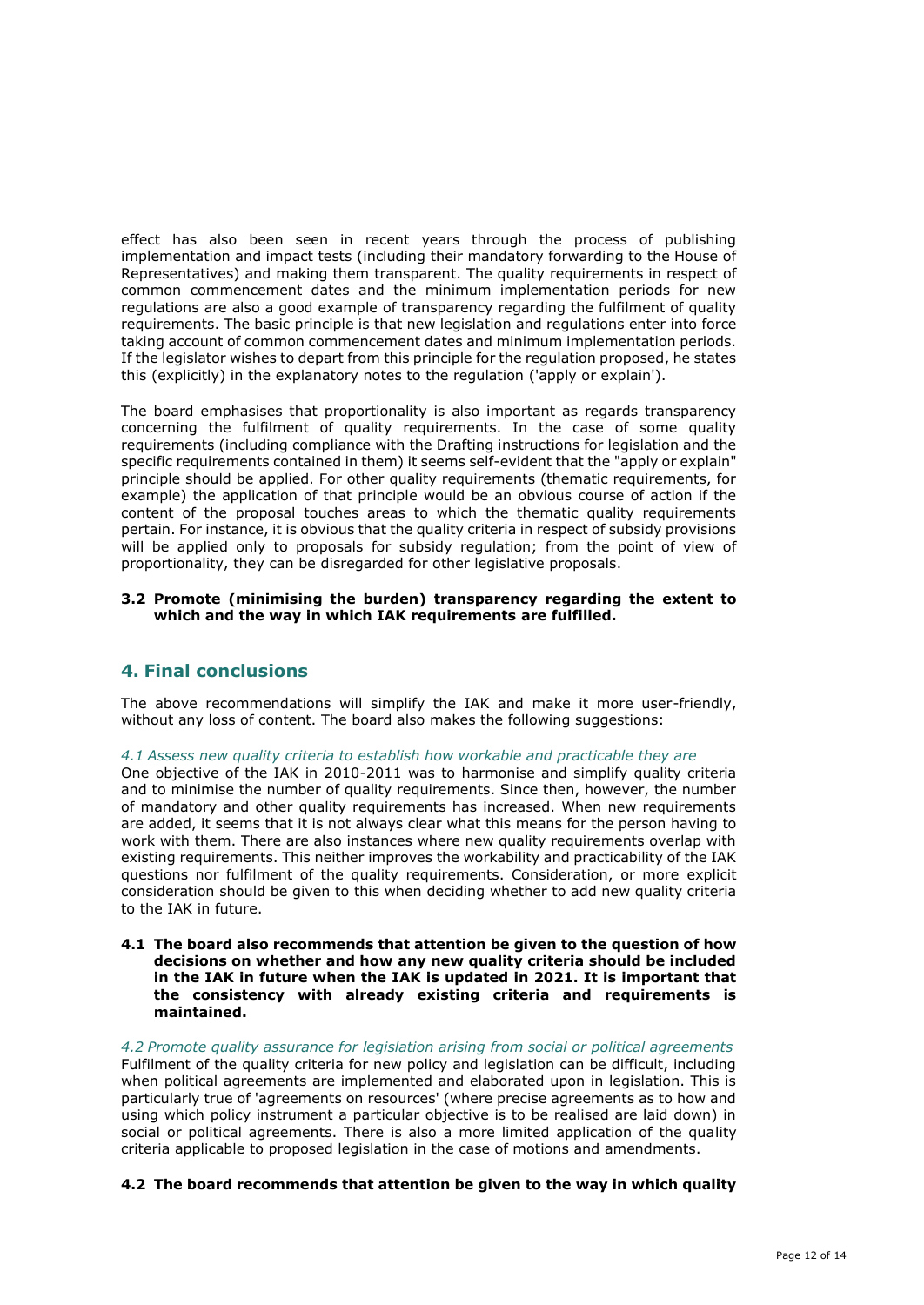## **requirements for legislation can be safeguarded or better safeguarded in the case of legislation arising from social or political agreements when the IAK is updated in 2021.**

### *4.3 Include policymakers in the overall process of improving the IAK*

There is a surplus of IAK requirements, making its use burdensome for policymakers. The purpose of the recommendations detailed above is to simplify the IAK, make it more user-friendly and to promote its use. One prerequisite is to establish whether the updated IAK will be workable or more workable for those having to use it in practice. It therefore seems logical to include policymakers in the continued development of the IAK. The IAK will become truly workable and practicable only if sufficient account is taken of their practice-based points of view.

## **4.3 The board recommends the inclusion of policymakers throughout the entire process aimed at improving the IAK in 2021 and that they be asked to become ambassadors for the updated version.**